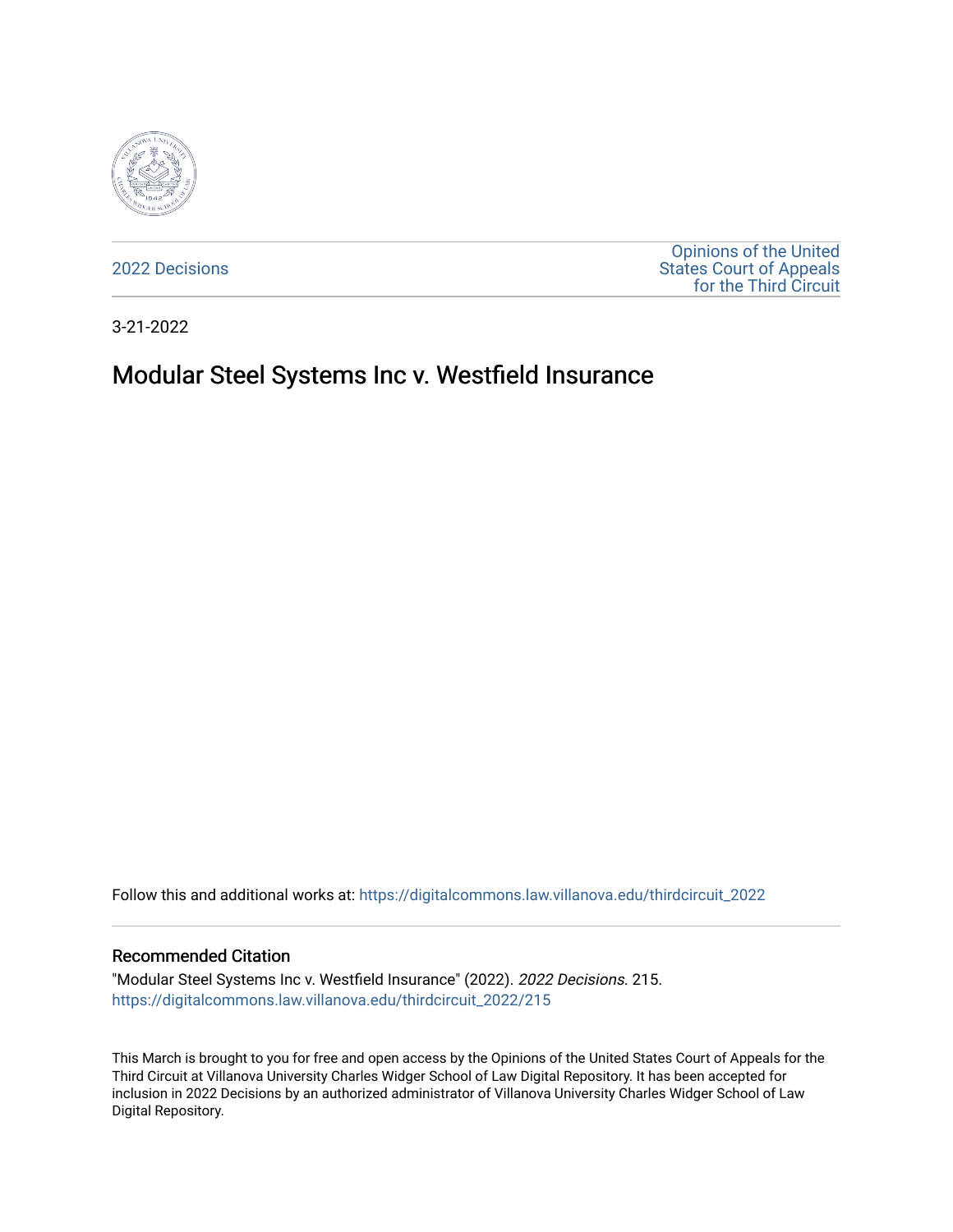#### **NOT PRECEDENTIAL**

UNITED STATES COURT OF APPEALS FOR THE THIRD CIRCUIT

> No. 21-1766  $\overline{\phantom{a}}$

> $\frac{1}{2}$

MODULAR STEEL SYSTEMS INC., Appellant

v.

#### WESTFIELD INSURANCE  $\frac{1}{2}$

On Appeal from the United States District Court For the Middle District of Pennsylvania (D.C. No. 3-20-cv-01186) District Judge: Honorable Malachy E. Mannion

 $\overline{\phantom{a}}$  , where  $\overline{\phantom{a}}$ 

Submitted Under Third Circuit L.A.R. 34.1(a) March 18, 2022

Before: JORDAN, KRAUSE, and PORTER, *Circuit Judges*

(Filed: March 21, 2022)  $\overline{\phantom{a}}$  , where  $\overline{\phantom{a}}$ 

> OPINION<sup>∗</sup>  $\frac{1}{2}$

JORDAN, *Circuit Judge*.

<sup>∗</sup> This disposition is not an opinion of the full court and, pursuant to I.O.P. 5.7, does not constitute binding precedent.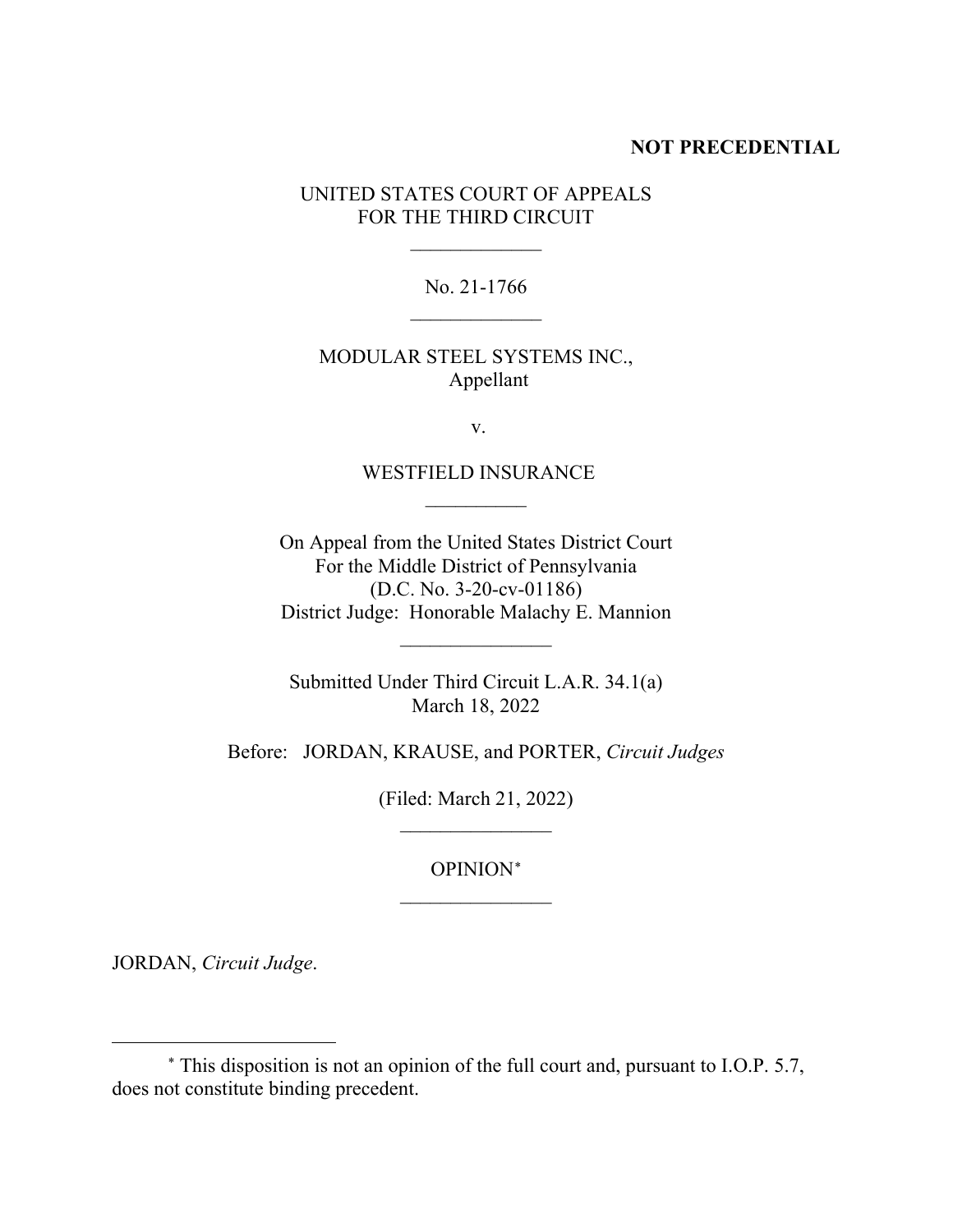Modular Steel Systems Inc. sued its insurer, Westfield Insurance Co., for breach of contract after Westfield denied coverage under its insurance policy. The District Court granted Westfield's motion to dismiss, and we will affirm.

### **I. BACKGROUND**

Modular Steel is a Pennsylvania business that obtained a commercial general liability insurance policy from Westfield, an Ohio-based business. The policy's main relevant provision details Westfield's rights and obligations:

We will pay those sums that the insured becomes legally obligated to pay as damages because of "bodily injury" or "property damage" to which this insurance applies. We will have the right and duty to defend the insured against any "suit" seeking those damages. However, we will have no duty to defend the insured against any "suit" seeking damages for "bodily injury" or "property damage" to which this insurance does not apply. We may, at our discretion, investigate any "occurrence" and settle any claim or "suit" that may result.

(J.A. at 131.)

The policy goes on to explain that "[t]his insurance applies to 'bodily injury' and 'property damage' only if[,]" among other requirements, "[t]he 'bodily injury' or 'property damage' is caused by an 'occurrence[.]"<sup>1</sup> (J.A. at 131.) Also relevant is the policy's definition of a "suit": "a civil proceeding in which damages because of 'bodily injury' [or] 'property damage' … to which this insurance applies are alleged[,]" including "[a]n arbitration proceeding … or … [a]ny other alternative dispute resolution proceeding

<sup>&</sup>lt;sup>1</sup> "Occurrence" is defined as "an accident, including continuous or repeated exposure to substantially the same general harmful conditions." (J.A. at 145.)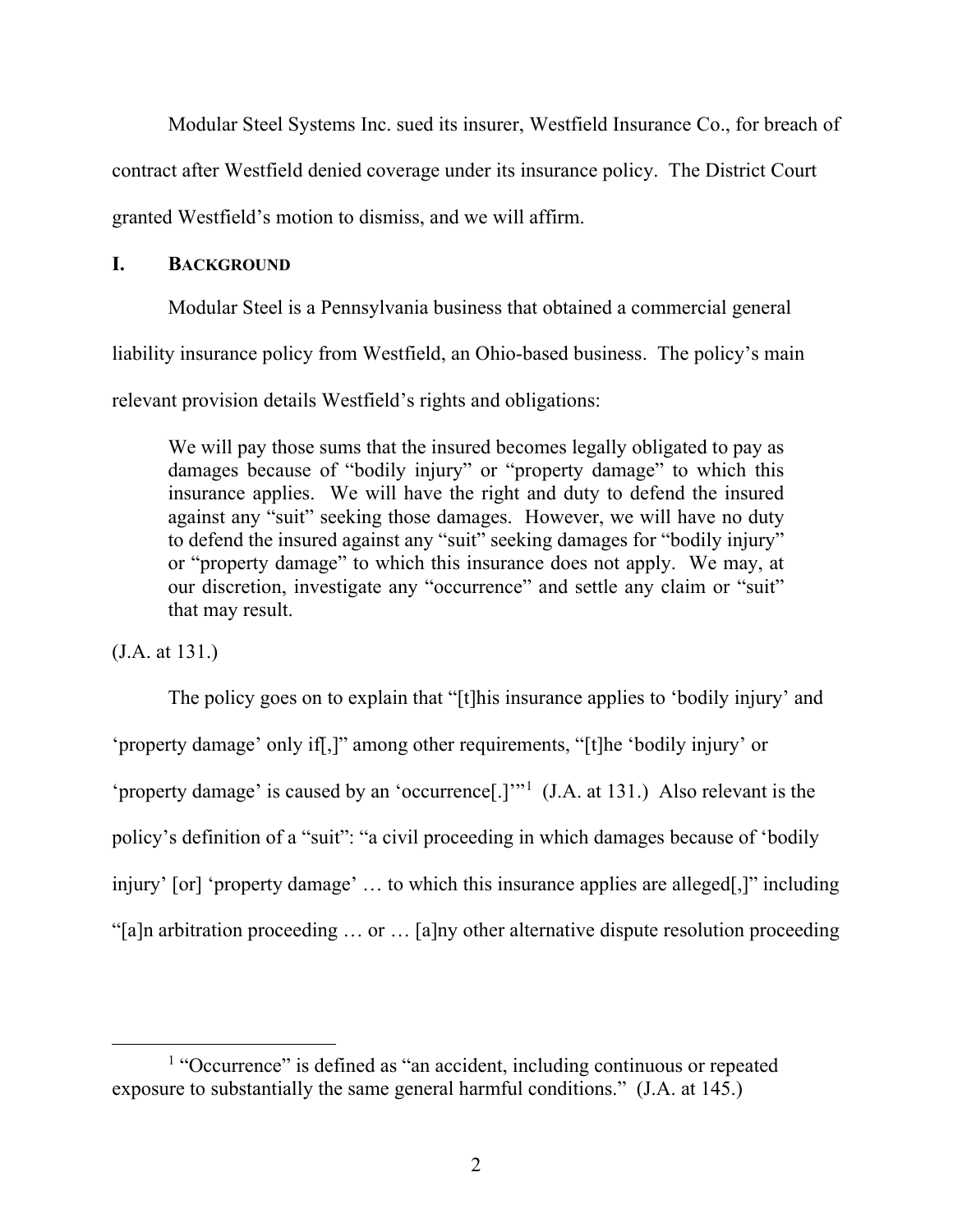in which such damages are claimed and to which the insured submits with our consent." (J.A. at 146.)

During the effective term of the policy, Modular Steel was hired to provide "prefabricated modular units" as part of the construction of a new hotel in North Brunswick, New Jersey. (J.A. at 64.) Modular Steel, in turn, subcontracted with a company called Modsets to install the modular units. Modsets was also tasked with "setting and weather-tight[en]ing" the units. (J.A. at 26.) In the course of the construction project, a storm struck, causing water damage to the units.

Modular Steel paid over \$100,000 out of pocket to fix the damage, which it claims was "[i]n accordance with its contractual obligations to the owner/developer" of the construction project. (J.A. at 27.) There is no allegation that the owner/developer or anyone else pursued any legal action against Modular Steel for any damage caused by the storm. Nonetheless, Modular Steel requested coverage from Westfield under the commercial general liability insurance policy, seeking reimbursement for what it spent to repair the damage. Westfield denied coverage.

Modular Steel next filed suit against Westfield in Pennsylvania state court, and Westfield removed the suit to the District Court. Modular Steel filed an amended complaint for breach of contract and bad-faith denial of coverage. Westfield responded with a motion to dismiss for failure to state a claim.<sup>2</sup>

<sup>&</sup>lt;sup>2</sup> Before briefing was complete, the parties filed a stipulated motion to dismiss the claim for bad-faith denial of coverage, which the District Court granted. **]**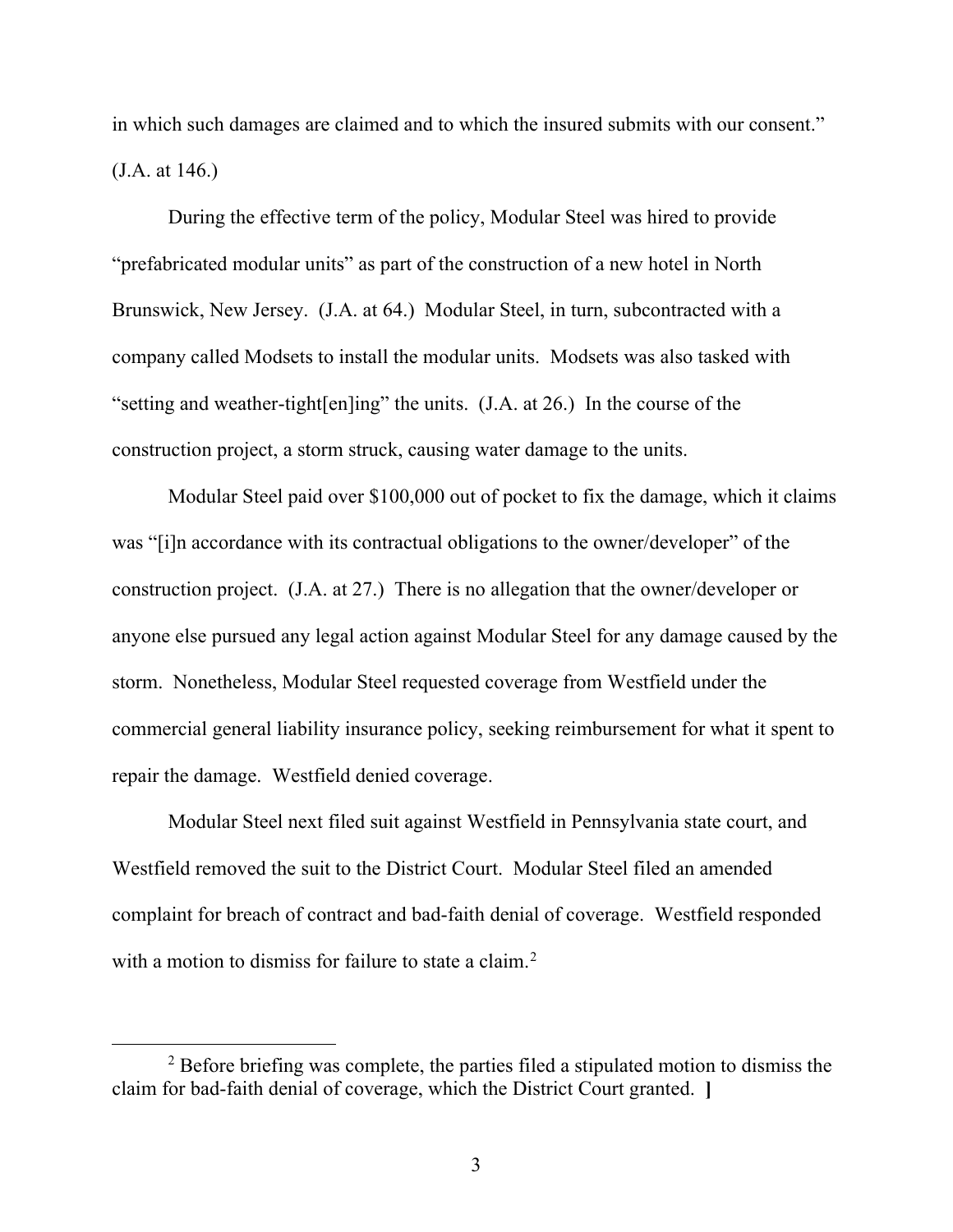The District Court granted the motion.<sup>3</sup> It reasoned that Westfield's obligation to indemnify or defend was premised on the existence of a "suit" filed against Modular Steel, but no such suit had been filed. Absent a suit, the Court concluded, Westfield had no indemnity obligation and thus did not breach the contract. Modular Steel has now appealed.

## **II. DISCUSSION**<sup>4</sup>

Modular Steel's amended complaint does not indicate that Westfield's obligations were triggered under the policy's "plain language." *Meyer v. CUNA Mut. Ins. Soc'y*, 648

<sup>&</sup>lt;sup>3</sup> Westfield also moved to strike the amended complaint under Federal Rule of Civil Procedure 12(f), because Modular Steel's amended complaint was vastly different from the original. The District Court denied the motion to strike because "Westfield [did] not appear to have suffered any identifiable prejudice by" the significantly different amended complaint. (J.A. at 12.)

<sup>4</sup> The District Court had jurisdiction under 28 U.S.C. §§ 1332(a) and 1441. We have jurisdiction pursuant to 28 U.S.C. § 1291. On appeal from a Rule 12(b)(6) motion to dismiss for failure to state a claim, our review is de novo. *Fischbein v. Olson Research Grp., Inc.*, 959 F.3d 559, 561 (3d Cir. 2020). "[W]e accept the factual allegations in the complaint as true, draw all reasonable inferences in favor of the plaintiff, and assess whether the complaint and the exhibits attached to it contain enough facts to state a claim to relief that is plausible on its face." *Watters v. Bd. of Sch. Dirs.*, 975 F.3d 406, 412 (3d Cir. 2020) (citation and internal quotation marks omitted). Although, in ruling on the motion to dismiss, the District Court applied the since-abrogated standard from *Conley v. Gibson*, 355 U.S. 41, 45-46 (1957) (prohibiting dismissal unless it appears beyond doubt that plaintiff can prove no set of facts entitling it to relief), that error did not affect the outcome here, because the governing standard from *Bell Atlantic Corp. v. Twombly*, 550 U.S. 544, 570 (2007), and *Ashcroft v. Iqbal*, 556 U.S. 662, 678 (2009) (requiring a complaint to contain sufficient factual matter to state a claim of relief that is plausible on its face), mandates a "more heightened form of pleading" and demands more from the plaintiff. *Fowler v. UPMC Shadyside*, 578 F.3d 203, 210 (3d Cir. 2009).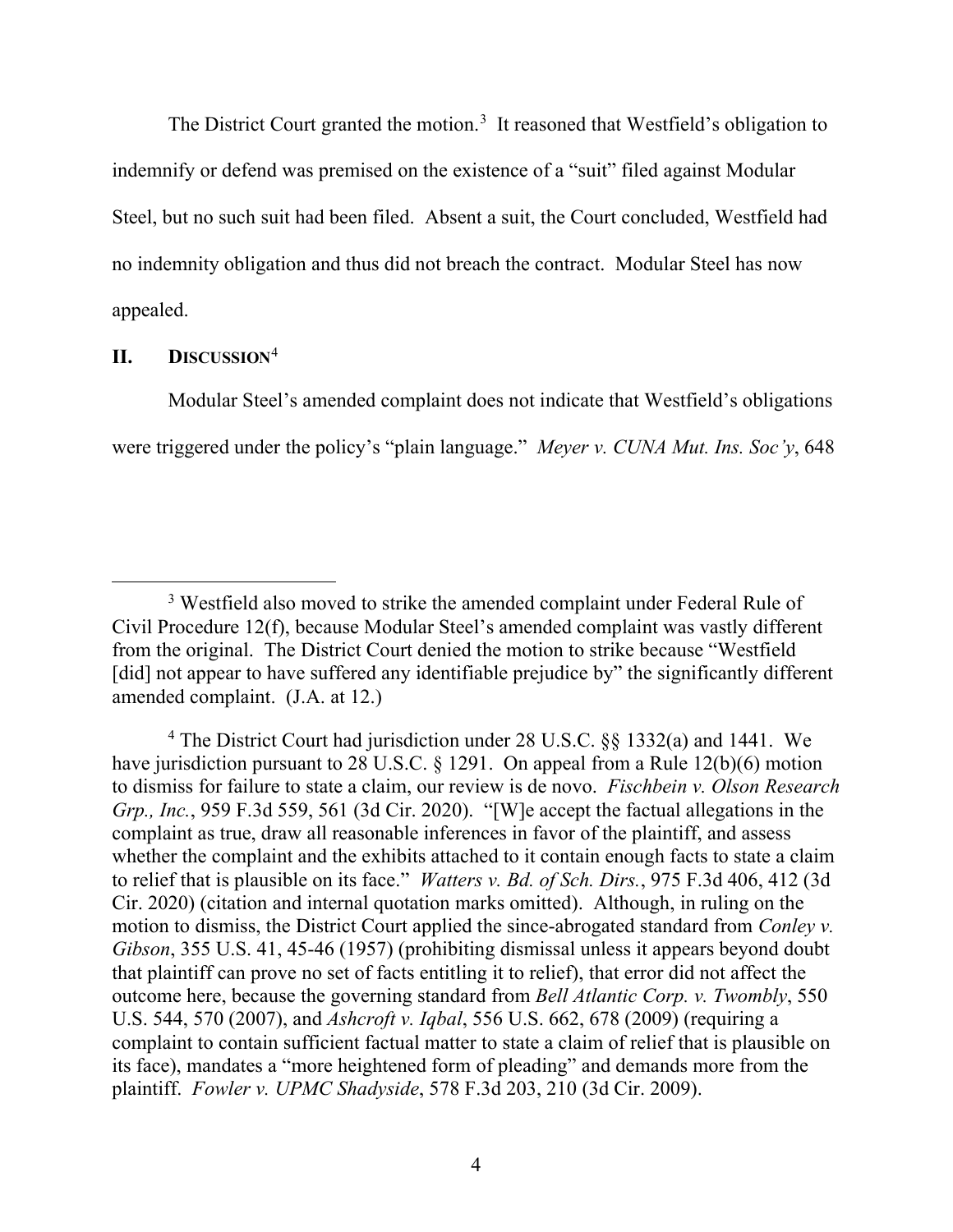F.3d 154, 163 (3d Cir. 2011) (applying Pennsylvania law).<sup>5</sup> The policy obligates Westfield to "pay those sums that the insured becomes legally obligated to pay as damages[.]" (J.A. at 131.) That wording creates a duty to indemnify in commercial general liability insurance policies, pursuant to which the insurer must "protect[] the insured from liability to third parties." 3 New Appleman on Insurance Law Library Edition § 16.02[2] (Jeffrey E. Thomas ed., 2012); *see also id.* § 18.02[8][a] ("[T]he insurer agrees to indemnify the insured for damages the insured is 'legally obligated to pay.'").

Damages are "[a] pecuniary compensation or indemnity, which may be recovered in the courts by any person who has suffered loss, detriment, or injury[.]" *Damages*, Black's Law Dictionary (5th ed. 1979). Damages are not the loss itself. *Damage*, Black's Law Dictionary (5th ed. 1979) (Damage means "[l]oss, injury, or deterioration" and "is to be distinguished from its plural, 'damages[.]'"). Contrary to Modular Steel's argument, its unilateral decision to fix the storm damage in an effort to meet its contractual obligations for the construction project is simply not a "legal<sup>[]</sup> obligat[ion] to pay … damages[,]" as contemplated in its liability insurance policy. (J.A. at 131.) *See*

<sup>5</sup> Westfield stresses that Pennsylvania law applies, and Modular Steel does not appear to dispute that, notwithstanding its citation to some out-of-state authorities. We agree with Westfield that Pennsylvania has the strongest interest in resolving this case, and we therefore apply Pennsylvania law. *See Hammersmith v. TIG Ins. Co.*, 480 F.3d 220, 227 (3d Cir. 2007) ("Pennsylvania courts are to apply the law of the forum with the 'most interest in the problem[.]'" (quoting *Griffith v. United Air Lines, Inc.*, 203 A.2d 796, 806 (Pa. 1964))); *see also Klaxon Co. v. Stentor Elec. Mfg. Co.*, 313 U.S. 487, 496 (1941) ("The conflict of laws rules to be applied by the federal court in [a state] must conform to those prevailing in [that state's] state courts.").